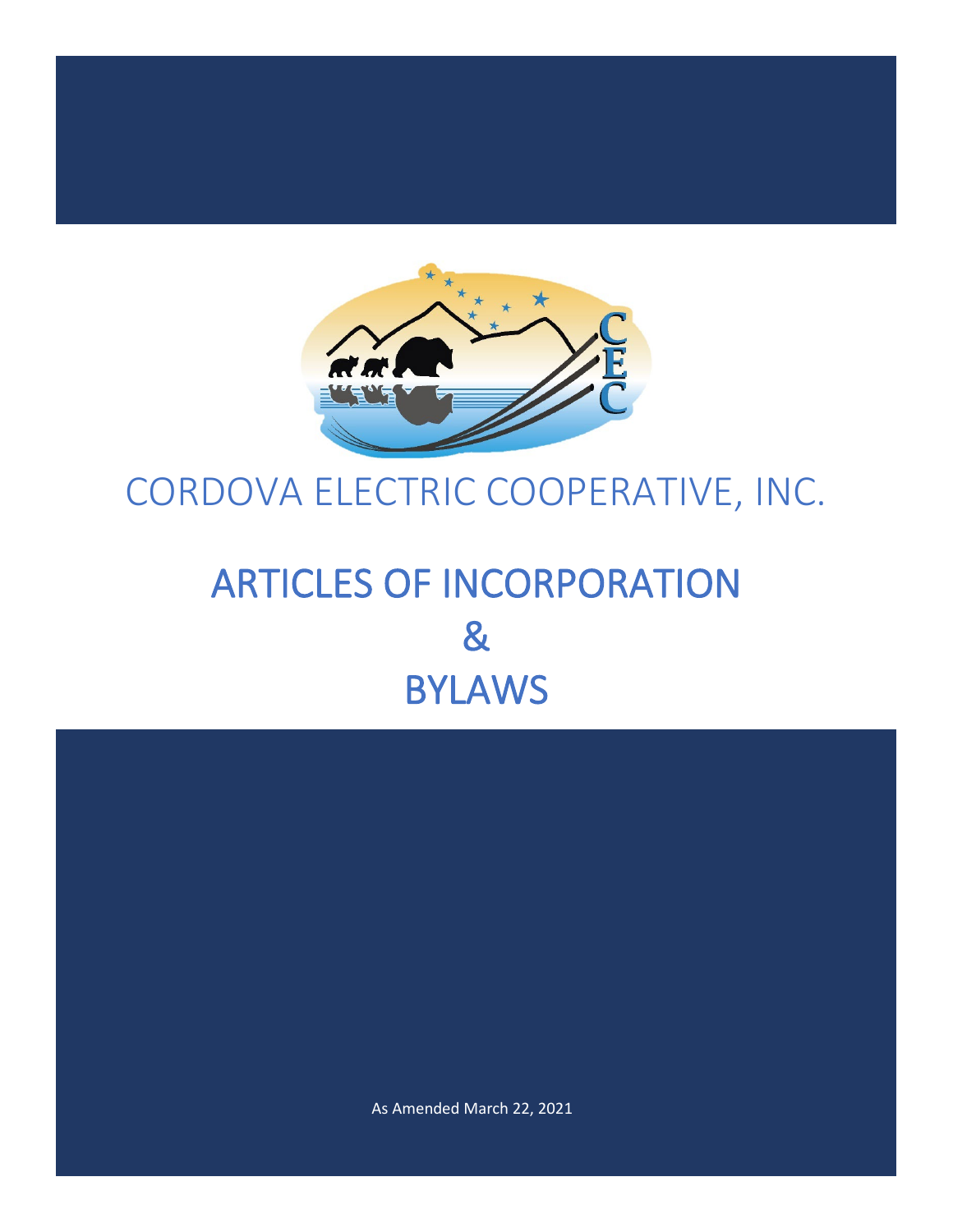# **TABLE OF CONTENTS**

<span id="page-1-0"></span>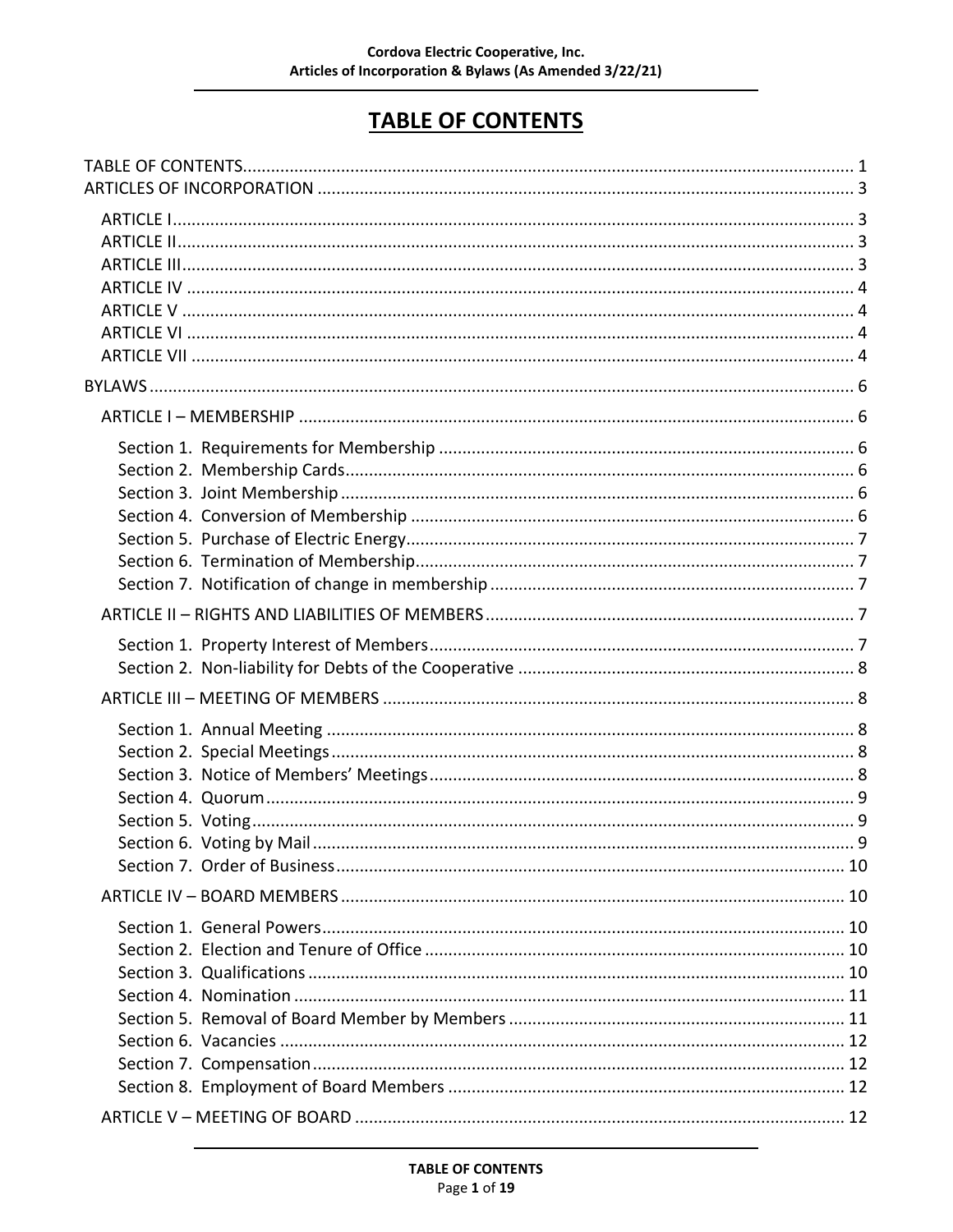#### Cordova Electric Cooperative, Inc. Articles of Incorporation & Bylaws (As Amended 3/22/21)

| Section 2. Patronage Capital in Connection with Furnishing Electric Energy  16 |  |
|--------------------------------------------------------------------------------|--|
|                                                                                |  |
|                                                                                |  |
|                                                                                |  |
|                                                                                |  |
|                                                                                |  |
|                                                                                |  |
|                                                                                |  |
|                                                                                |  |
|                                                                                |  |
|                                                                                |  |
|                                                                                |  |
|                                                                                |  |
|                                                                                |  |
|                                                                                |  |
|                                                                                |  |
|                                                                                |  |
|                                                                                |  |
|                                                                                |  |
|                                                                                |  |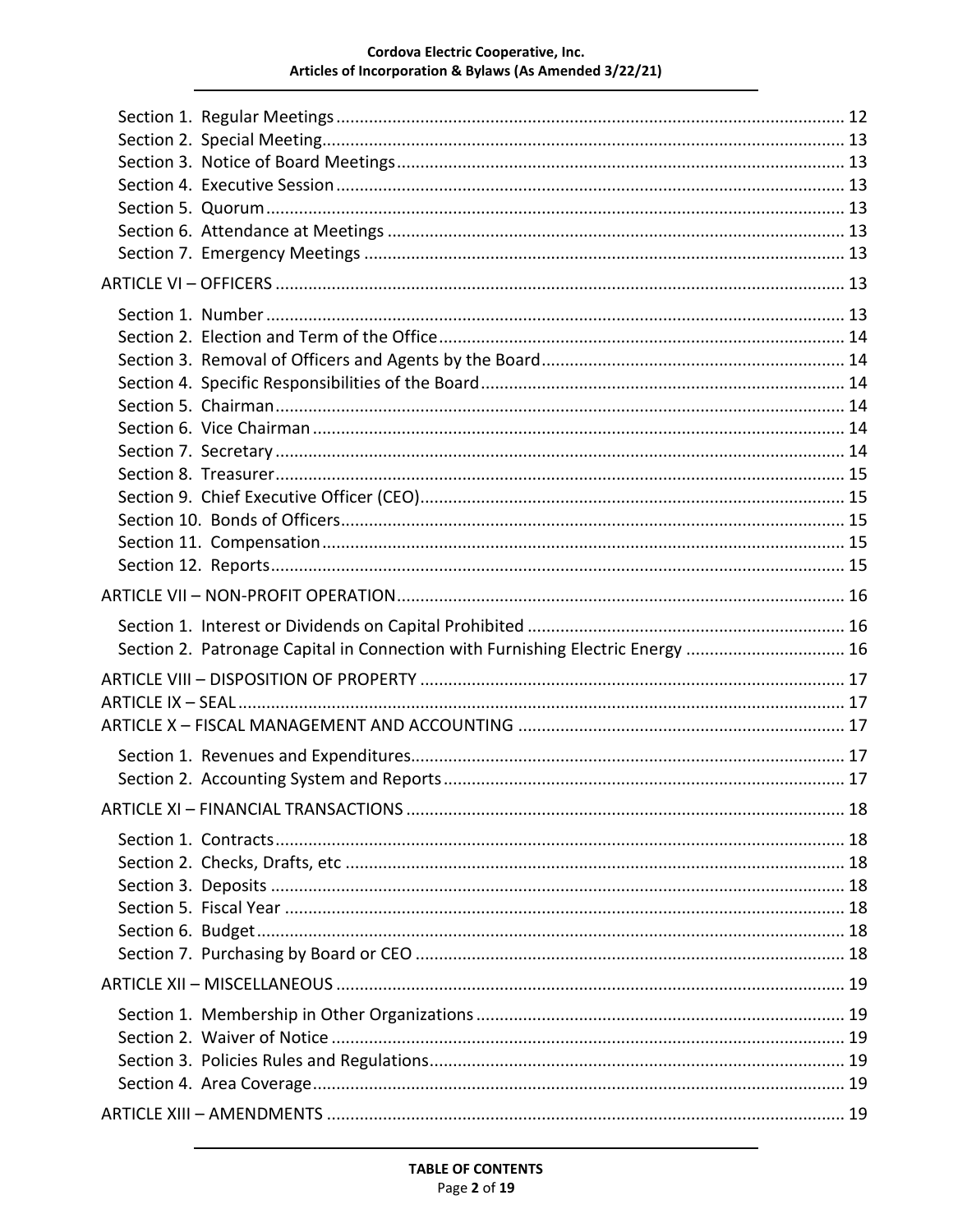# <span id="page-3-0"></span>**ARTICLES OF INCORPORATION**

#### KNOW ALL MEN BY THESE PRESENTS:

That we, the undersigned, being natural persons of the age of nineteen years or more and citizens of the United States of America and residents of the State of Alaska, have this day united and associated ourselves together for the purpose of forming a non-profit Cooperative association under the provisions of AS 10.25 and all laws amendatory thereof and supplemental thereto, and we do hereby make, sign and acknowledge the following Articles of Incorporation.

#### <span id="page-3-1"></span>**ARTICLE I**

The name of the Corporation shall be: CORDOVA ELECTRIC COOPERATIVE, INC.

#### <span id="page-3-2"></span>**ARTICLE II**

The address of the principal office shall be: P.O. Box 20, Cordova, Alaska 99574-0020

#### <span id="page-3-3"></span>**ARTICLE III**

The purpose or purposes for which this Corporation is formed are:

- a. To generate, manufacture, purchase, acquire and accumulate electric energy for its members and to transmit, distribute, furnish, sell and dispose of such electric energy to its members and to non-members and to construct, erect, purchase, lease as lessee and in any manner acquire, own, hold, maintain, operate, sell, dispose of, lease as lessor, exchange and mortgage plants, buildings, works, machines, supplies, apparatus, equipment and electric transmission and distribution lines or systems necessary, convenient or useful for carrying out and accomplishing any or all of the foregoing purposes;
- b. To acquire, own, hold, use, exercise and, to the extent permitted by law, to sell, mortgage, pledge, hypothecate and in any manner dispose of franchises, rights, privileges, licenses, rights-of-way and easements necessary, useful or appropriate to accomplish any or all of the purposes of the Corporation.
- c. To purchase, receive, lease as lessee, or in any other manner acquire, own, hold, maintain, use, convey, sell, lease as lessor, exchange, mortgage, pledge or otherwise dispose of any and all real and personal property or any interest therein necessary, useful or appropriate to enable the corporation to accomplish any or all of its purposes;
- d. To borrow money, to make and issue bonds, notes and other evidences of indebtedness, secured or unsecured, of monies borrowed or in payment for property acquired, or for any of the other objects or purpose of the Corporation, to secure the payment of such bonds, notes, or other evidences of indebtedness by mortgage or mortgages, or deed or deeds of trust upon, or by the pledge of or other lien upon, any or all of the property, rights, privileges or permits of the Corporation, wheresoever situated, acquired or to be acquired.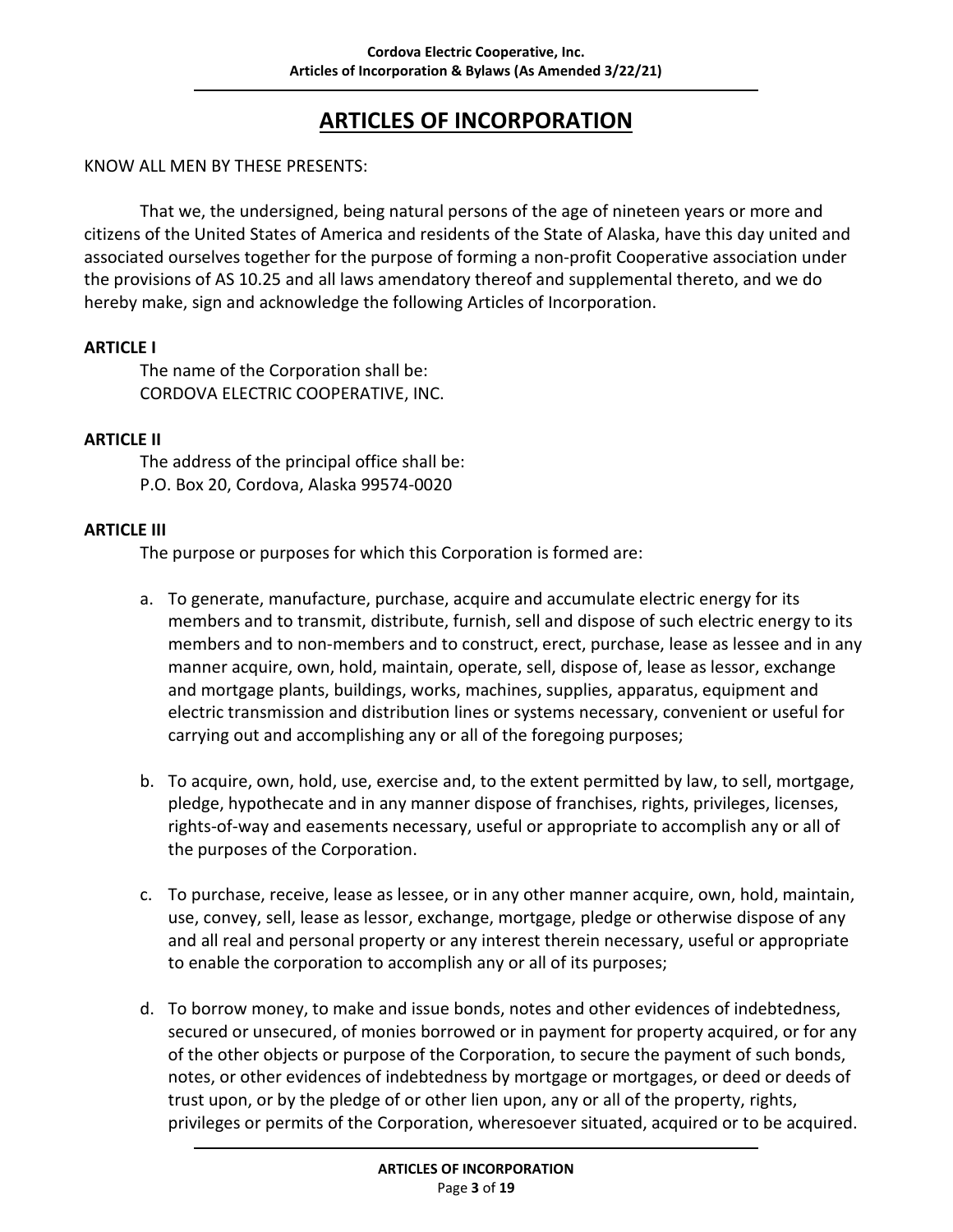e. To do and perform, either for itself or its members, any and all acts and things, and to have and exercise any and all of the foregoing purposes or as may be permitted by the Act under which the Corporation is formed.

#### <span id="page-4-0"></span>**ARTICLE IV**

Section 1. The Corporation is a non-profit corporation organized exclusively for the benefit of its members.

Section 2. Membership and membership fees shall be as prescribed in the Bylaws of the Corporation.

Section 3. The private property of the members of the Corporation shall be exempt from execution for the debts of the Corporation.

#### <span id="page-4-1"></span>**ARTICLE V**

The period of duration of this Corporation is perpetual. The registered office shall be located at 255 E. Fireweed Lane, Suite 200, Anchorage, Alaska 99503; the registered agent for service of process is Roger R. Kemppel, whose office is located at 255 E. Fireweed Lane, Suite 200, Anchorage, Alaska 99503.

#### <span id="page-4-2"></span>**ARTICLE VI**

The number of directors of this Corporation shall be seven. The seven Directors shall be elected at the first organizational meeting of the Corporation. The names and post office addresses of the temporary Directors who shall manage the affairs and business of the Corporation until the election of the regular Directors at the first organizational meeting shall be the eleven incorporators as set forth in Article VII, below.

#### <span id="page-4-3"></span>**ARTICLE VII**

The names and addresses of the incorporators of this Corporation are as follows:

Robert Banta, Box 12, Cordova, Alaska 99574 Jack Dinneen, Box 78, Cordova, Alaska 99574 Danny Glasen, Box 575, Cordova, Alaska 99574 Hollis Henrichs, Box 1000, Cordova, Alaska 99574 James Iliff, Box 694, Cordova, Alaska 99574 Axel Janson, Box 576, Cordova, Alaska 99574 John Joslin, Box 980, Cordova, Alaska 99574 Doug Longacre, Box 360, Cordova, Alaska 99574 Ken Roemhildt, Box 741, Cordova, Alaska 99574 Robert Turner, Sr. Box 260, Cordova, Alaska 99574 John R. Wilson, Box 813, Cordova, Alaska 99574.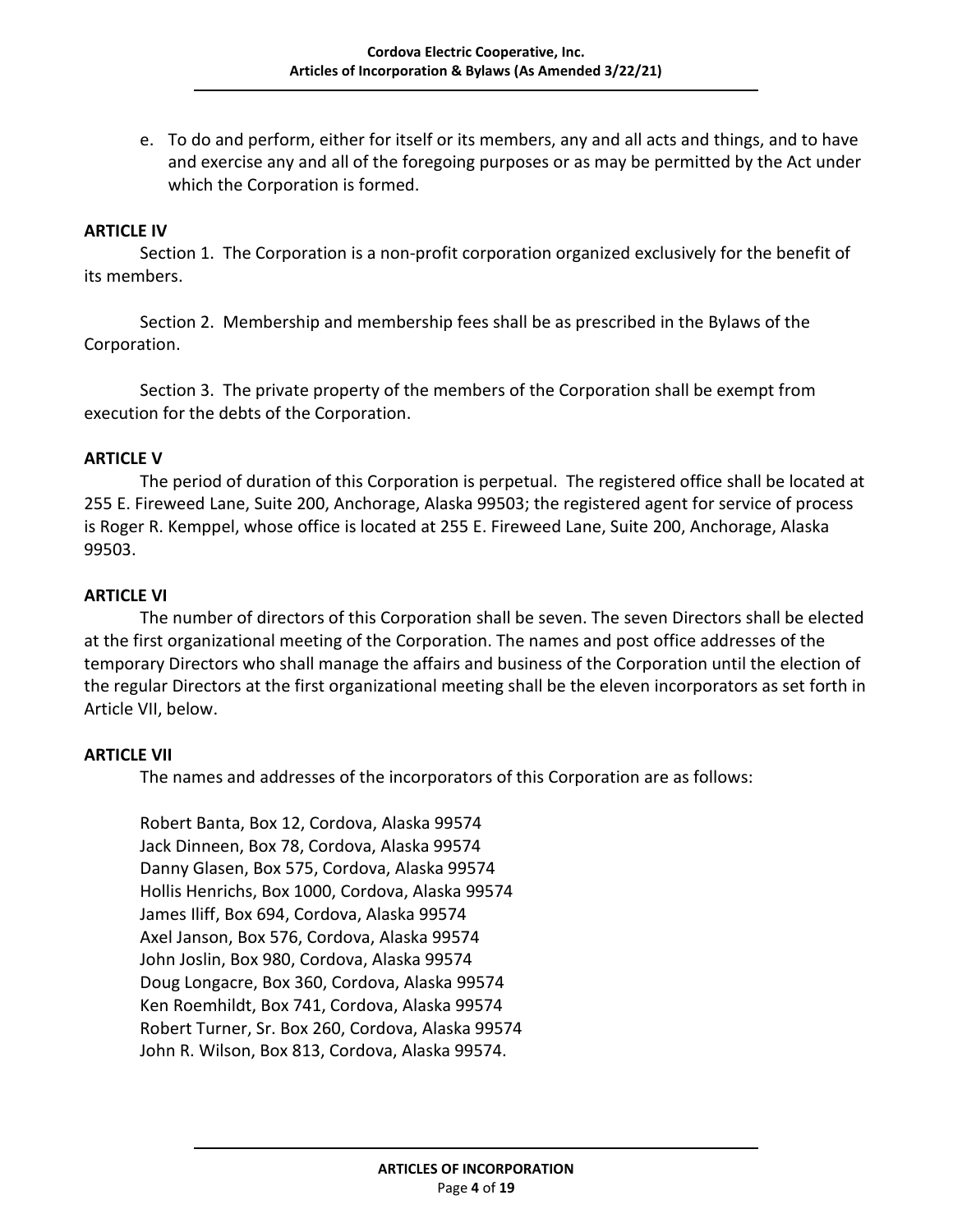#### **Cordova Electric Cooperative, Inc. Articles of Incorporation & Bylaws (As Amended 3/22/21)**

IN WITNESS WHEREOF, we have hereunto set our hands and seals at Cordova, Alaska, this 8th day of December, 1977.

| Robert Banta<br>Jack Dinneen<br>Danny Glasen<br><b>Hollis Henrichs</b><br>James Iliff<br>Axel Janson |     | John Joslin<br>Doug Longacre<br>Ken Roemhildt<br>Robert Turner, Sr.<br>John R. Wilson |
|------------------------------------------------------------------------------------------------------|-----|---------------------------------------------------------------------------------------|
| <b>STATE OF ALASKA</b>                                                                               |     |                                                                                       |
| THIRD JUDICIAL DISTRICT                                                                              | )ss |                                                                                       |

THIS IS TO CERTIFY that before me, a Notary Public in and for the State of Alaska, duly sworn and commissioned as such, personally appeared ROBERT BANTA, JACK DINNEEN, DANNY GLASEN, HOLLIS HENRICHS, JAMES ILIFF, AXEL JANSON, JOHN JOSLIN, DOUG LONGACRE, KEN ROEMHILDT, ROGERT TURNER SR., and JOHN R. WILSON, known to me and to me known to be the individuals named in and whose names are subscribed to the foregoing Articles of Incorporation of Cordova Electric Cooperative, Inc., and they acknowledged to me that they signed, sealed, executed and delivered the said Articles of Incorporation as their free and voluntary act for the uses and purposes therein contained.

IN WITNESS WHEREOF, I have hereunto set my hand and notary seal this 8th day of December, 1977.

> Roger R. Kemppel Notary Public in and for Alaska My Commission expires April, 1979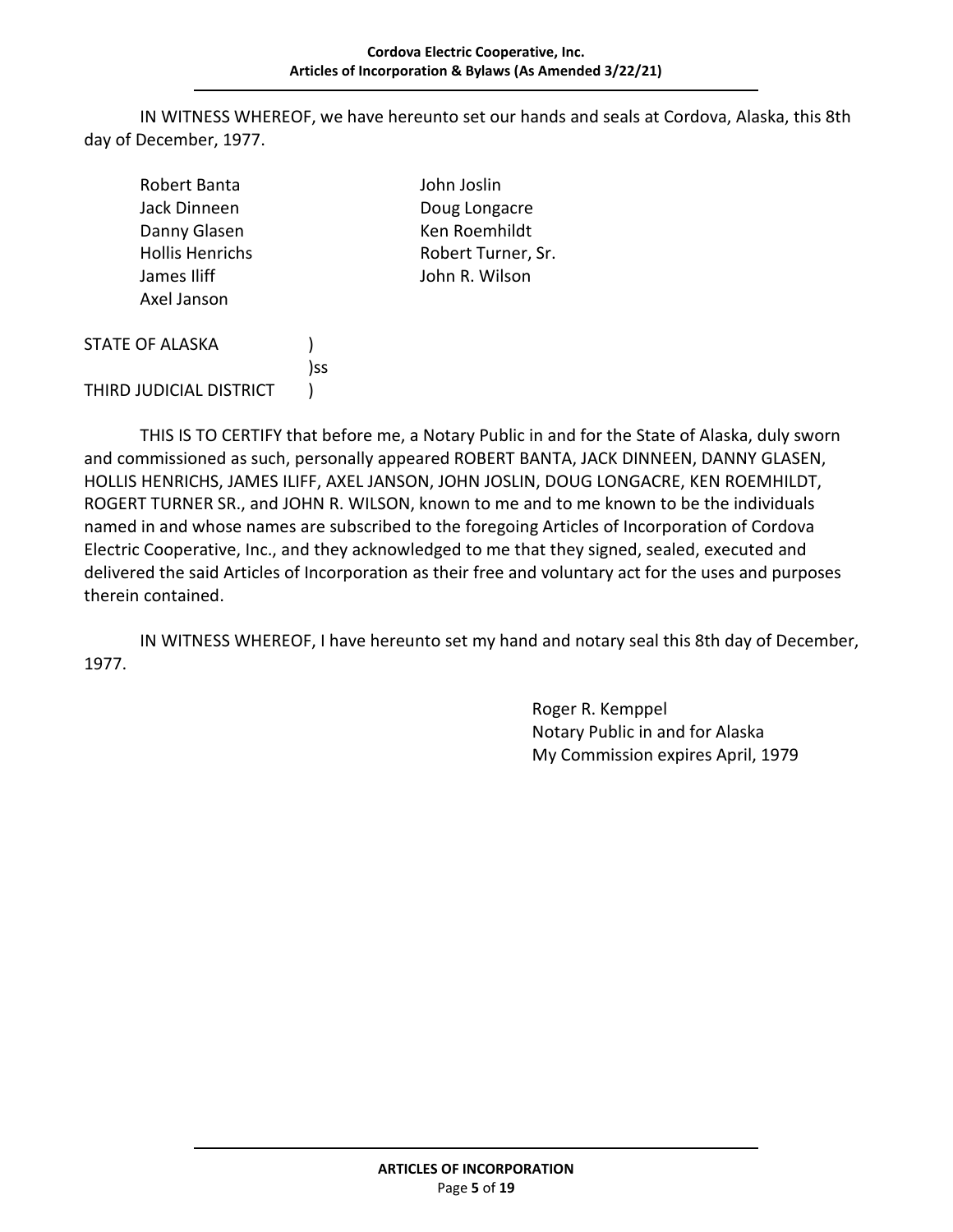# **BYLAWS**

## **ARTICLE I – MEMBERSHIP**

<span id="page-6-2"></span><span id="page-6-1"></span><span id="page-6-0"></span>**Section 1. Requirements for Membership**. Any person, firm, association, corporation, or body politic or subdivision thereof will become a member of Cordova Electric Cooperative, Inc. (hereinafter called the "Cooperative") upon receipt of electric service from the Cooperative, provided that he or it has first:

- (a) Made a written application for membership therein;
- (b) Agreed to purchase from the Cooperative electric energy as hereinafter specified;
- (c) Agreed to comply with and be bound by the Articles of Incorporation and Bylaws of the Cooperative and any rules and regulations adopted by the Board of Directors, and
- (d) Does not hold another membership in the Cooperative, and no membership in the Cooperative shall be transferable, except as provided in these Bylaws.
- (e) The Board of Directors may require a member to execute an easement without cost along the consumer's property line to serve other consumers provided such easement is consistent with an overall engineering plan for the area. Prior to requiring an easement, the Board of Directors shall hold a public hearing at which the member may present his opposition to the easement.

<span id="page-6-3"></span>**Section 2. Membership Cards**. A membership card in numeric order is issued and signed by the member. It is retained by the Cooperative and used to verify their signature at the time of voting.

<span id="page-6-4"></span>**Section 3. Joint Membership**. A user and co-user of a common utility may apply for joint membership and, subject to their compliance with the requirements set forth in Section 1 of this Article, may be accepted for such membership. The term "member" as used in these Bylaws shall be deemed to include a user and co-user holding a joint membership and any provisions relating to the rights and liabilities of membership shall apply equally with respect to the holders of a joint membership. Without limiting the generality of the foregoing, the effect of the hereinafter specified actions by or in respect of the holders of a joint membership shall be as follows:

- (a) The presence at a meeting of either or both shall be regarded as the presence of one member and shall constitute a joint waiver of notice of the meeting;
- (b) The vote of either separately or both jointly shall constitute one joint vote;
- (c) A waiver of notice signed by either or both shall constitute a joint waiver;
- (d) Notice to either shall constitute notice to both;
- (e) Expulsion of either shall terminate the joint membership;
- (f) Withdrawal of either shall terminate the joint membership;
- (g) Either but not both may be elected or appointed as an officer or Board member, provided that both meet the qualifications for such office.

# <span id="page-6-5"></span>**Section 4. Conversion of Membership**.

(a) A membership may be converted to a joint membership upon the written request of the holder thereof and the agreement by such holder and co-user(s) to comply with the Articles of Incorporation, Bylaws and rules and regulations adopted by the Board.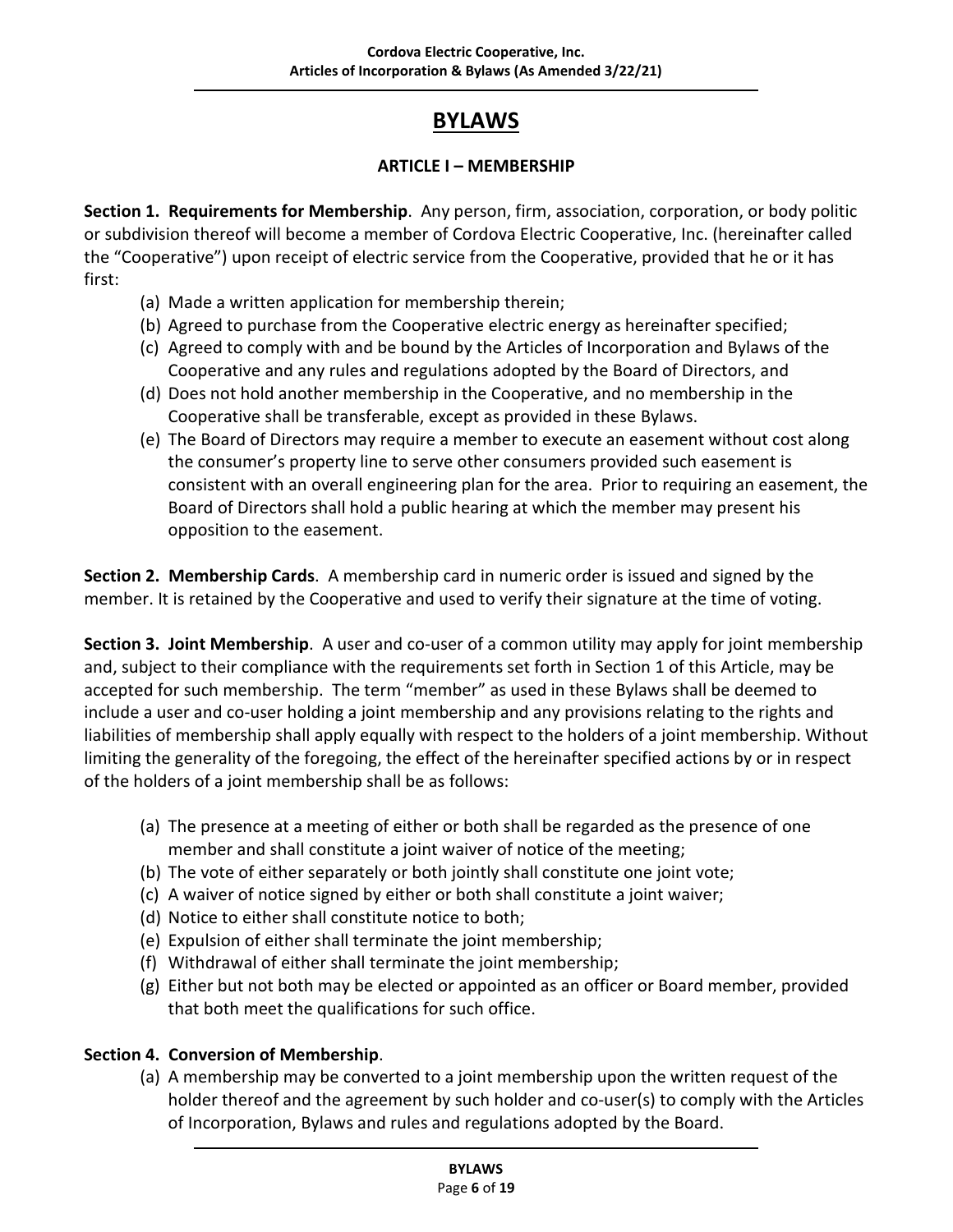- (b) Upon the death of either co-user(s) who is a party to the joint membership, such membership shall be held solely by the survivor(s), provided, however, that the estate of the deceased shall not be released from any debts due the Cooperative.
- (c) Upon divorce, unless otherwise provided by the divorce decree, the membership is terminated.

<span id="page-7-0"></span>**Section 5. Purchase of Electric Energy**. Each member shall, as soon as electric energy shall be available, purchase from the Cooperative all electric energy purchased for use on the premises. It is expressly understood that amounts paid for electric energy in excess of the cost of service are furnished by members as capital and each member shall be credited with the capital so furnished as provided in these Bylaws. Each member shall pay to the Cooperative such minimum amount regardless of the amount of electric energy consumed, as shall be fixed by the Board from time to time. Each member shall also pay all amounts owed by him to the Cooperative as and when the same shall become due and payable.

# <span id="page-7-1"></span>**Section 6. Termination of Membership**.

- (a) Any member may withdraw from membership upon compliance with such uniform terms and conditions as the Board may prescribe. The Board may, at its next regular meeting, by the affirmative vote of not less than a majority of all the members of the Board, expel any member who fails to comply with any of the provisions of the Articles of Incorporation, Bylaws or rules or regulations adopted by the Board, but only if such member shall have been given written notice by the Cooperative that such failure makes him liable to expulsion and such failure shall have continued for at least ten (10) days after such notice was given. Any expelled member may be reinstated by vote by the Board or by vote of the members at any annual or special meeting. The membership of a member who for a period of six (6) months after service is available to him has not purchased electric energy from the Cooperative, or of a member who has ceased to purchase energy from the Cooperative, may be cancelled by resolution of the Board.
- (b) Upon the withdrawal, death, cessation of existence or expulsion of a member, the membership of such member shall thereupon terminate, and the membership card of such member shall be surrendered forthwith to the Cooperative. Termination of membership in any manner shall not release a member or his estate from any debts due the Cooperative.

<span id="page-7-2"></span>**Section 7. Notification of change in membership**. When any person, firm, association, corporation, or body politic or subdivision requests service from the Cooperative or terminates services with the Cooperative, the City of Cordova may be notified and provided with the name of the member and the service address.

#### **ARTICLE II – RIGHTS AND LIABILITIES OF MEMBERS**

#### <span id="page-7-4"></span><span id="page-7-3"></span>**Section 1. Property Interest of Members**. Upon dissolution, after

- (a) All debts and liabilities of the Cooperative shall have been paid, and
- (b) All capital furnished through patronage shall have been retired as provided in these Bylaws, the remaining property and assets of the Cooperative shall be distributed among the members and former members in the proportion which the aggregate patronage of each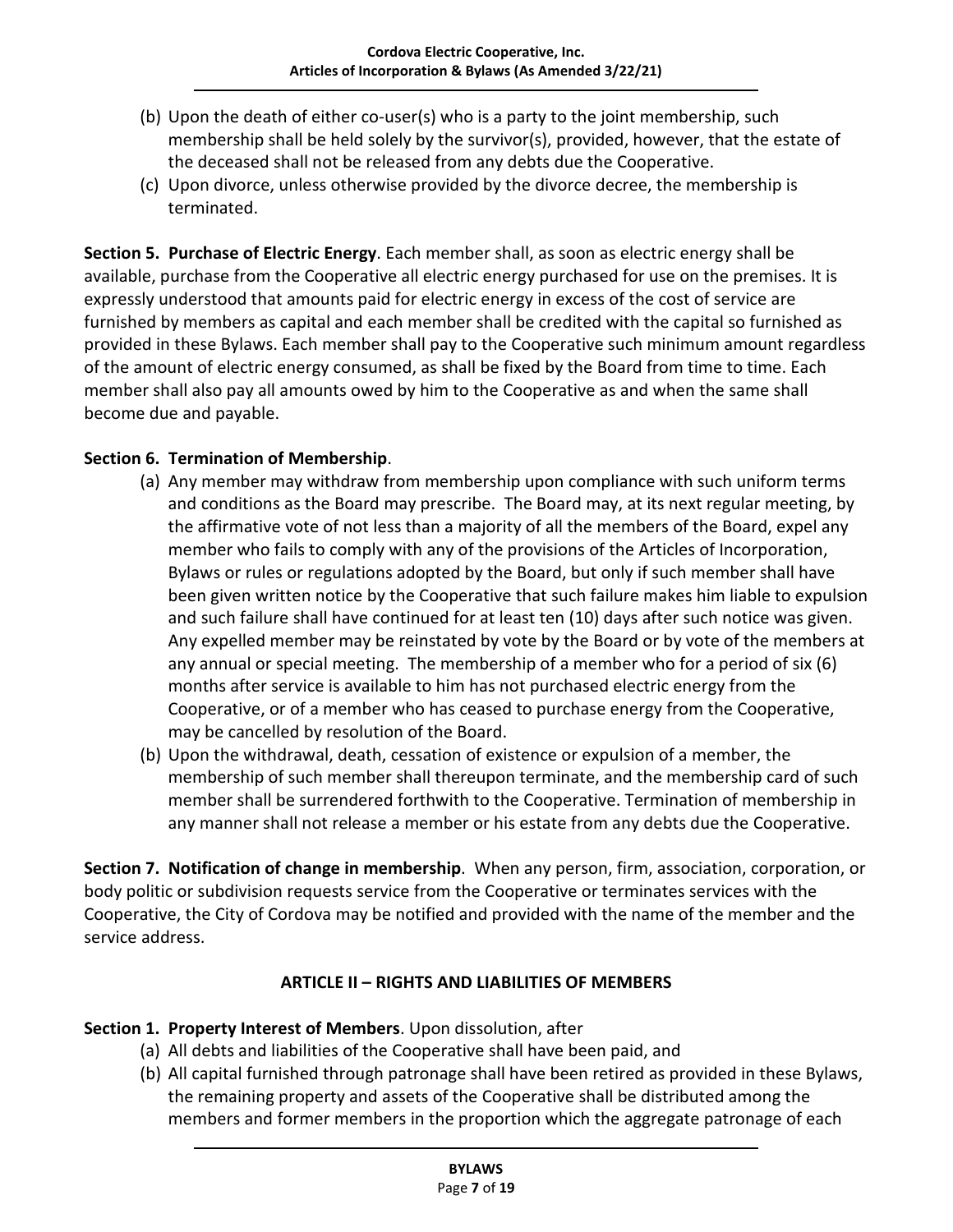bears to the total patronage of all members during the ten (10) years next preceding the date of the filing of the certificate of dissolution.

<span id="page-8-0"></span>**Section 2. Non-liability for Debts of the Cooperative**. The private property of the members shall be exempt from execution or other liability of the debts of the Cooperative and no member shall be liable or responsible for any debts or liabilities of the Cooperative.

#### **ARTICLE III – MEETING OF MEMBERS**

## <span id="page-8-2"></span><span id="page-8-1"></span>**Section 1. Annual Meeting**.

- (a) The annual meeting of the members shall be held during the month of March of each year beginning with the year 1979 at such place within the area served by the Cooperative as selected by the Board and which shall be designated in the notice of the meeting, for the purpose of electing Board members, passing upon reports for the previous fiscal year and transacting such other business as may come before the meeting. It shall be the responsibility of the Board to make adequate plans and preparations for the annual meeting. Failure to hold the annual meeting at the designated time shall not work a forfeiture or dissolution of the Cooperative.
- (b) The Board of Directors may adopt policies to allow members to participate in an annual meeting by teleconference or similar communication that allows all members to hear each other during the meeting. A member participating in this manner shall be considered to have attended the meeting in person.

# <span id="page-8-3"></span>**Section 2. Special Meetings**.

- (a) Special meetings of the members may be called by a majority of the Board, or upon a written request signed by any three Board members, by the Chairman, or by ten per centum (10%) or more of all the members, and it shall thereupon be the duty of the Secretary to cause notice of such meeting to be given as hereinafter provided. Special meetings of the members may be held at any place within the area served by the Cooperative as designated by the Board and shall be specified in the notice of the special meeting.
- (b) The Board of Directors may adopt policies to allow members to participate in a special meeting by teleconference or similar communication that allows all member to hear each other during the meeting. A member participating in this manner shall be considered to have attended the meeting in person.

# <span id="page-8-4"></span>**Section 3. Notice of Members' Meetings**.

(a) Written notice stating the place, day and hour of the annual meeting shall be delivered to each member either personally or by mail not less than fifteen (15) nor more than sixty (60) days before the date of the meeting. In the case of a special meeting, written notice stating the place, day, hour, and the specific purpose of any special meeting of the members shall be delivered to each member not less than ninety (90) nor more than one hundred twenty (120) days before the date of the meeting. Notice under this Section shall be given to each member by or at the direction of the Secretary, or upon a default in duty by the Secretary, by the persons calling the meeting. If mailed, such notice shall be deemed to be delivered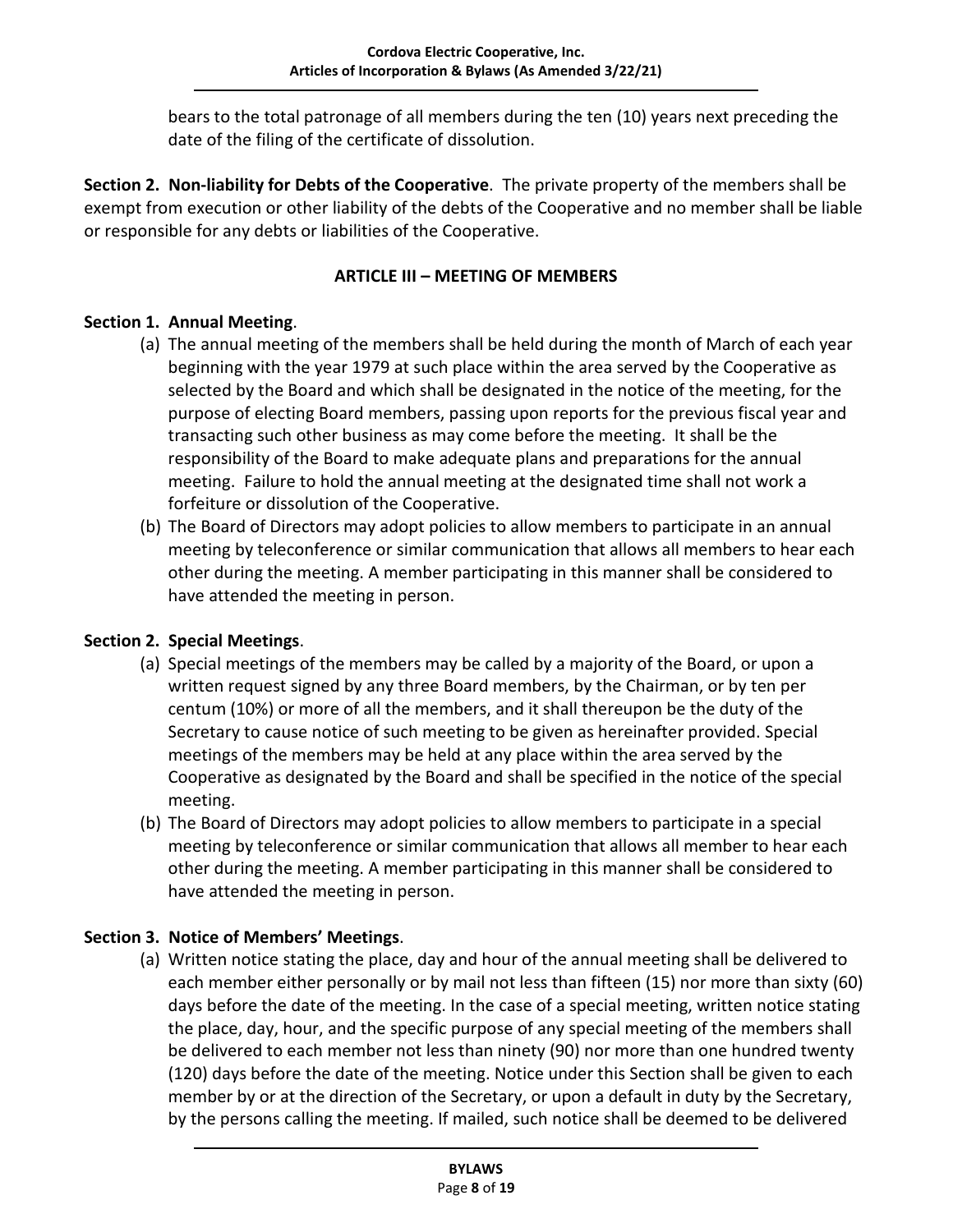when deposited in the United States mail, addressed to the member at the address of the member as it appears on the records of the Cooperative, with postage thereon prepaid. The failure of any member to receive notice of an annual or special meeting of the members shall not invalidate any action which may be taken by the members at any such meeting.

(b) Notice of a membership meeting may be provided by electronic mail or text message within the time limits listed in the Section. If sent by text or electronic mail, notice is considered given when the notice is sent to the member's telephone number, if the telephone is capable of receiving test messages, or the electronic mailing address on record with the Cooperative.

## <span id="page-9-0"></span>**Section 4. Quorum**.

- (a) As long as the total number of members does not exceed one thousand (1,000), five percent (5%) of the total number of members present in person shall constitute a quorum.
- (b) In case the total number of members shall exceed one thousand (1,000), fifty (50) members present at any meeting shall constitute a quorum.
- (c) If less than a quorum is present at any meeting, a majority of those present in person may adjourn the meeting from time to time without further notice.
- (d) For purposes of determining a quorum, a member who votes on a matter by electronic communication received or by mail postmarked before a meeting begins is considered to have attended the meeting in person for the matter on which the member voted.
- (e) The minutes of each meeting shall contain a list of the members present in person.

<span id="page-9-1"></span>**Section 5. Voting**. Each membership shall be entitled to only one (1) vote upon each matter submitted to a vote at a meeting of the members. All questions shall be decided by a vote of a majority, and the Board of Directors shall be elected by a plurality of the members voting thereon in person or by mail except as otherwise provided by law, the Articles of Incorporation, or these Bylaws. Drawing by lot shall resolve any tie votes.

#### <span id="page-9-2"></span>**Section 6. Voting by Mail**.

- (a) Voting by mail shall be permitted on all questions submitted to the members except for approval of minutes and routine procedural matters or as otherwise prohibited by law, the Bylaws, or the Articles of Incorporation.
- (b) Ballots for use by members voting by mail, together with a small ballot envelope and a large envelope imprinted with the voter's certificate, affixed with the address of the Cooperative, and the name and address of the voter, shall be mailed to each of the members in sufficient time in accordance with Article IV, Section 4 for such members to reasonably dispatch their ballots to meet the deadline affixed for receipt of ballots at the Cooperative's office in Cordova, Alaska. "Voter's certificate" is defined as a line or other space reserved for and containing the voter's signature. Ballots of members voting by mail must be received at the Cooperative headquarters in Cordova, Alaska, not later than the day of the annual meeting or special meeting or cast in person at the meeting.
- (c) An election committee of not less than three (3) members shall be appointed by the Board of Directors sufficiently in advance of the meeting to ensure validity of the mailed ballots to be counted at the meeting. The election committee shall cause ballots received by mail to be opened no earlier than 8 a.m. on the meeting date. If less than a quorum is present at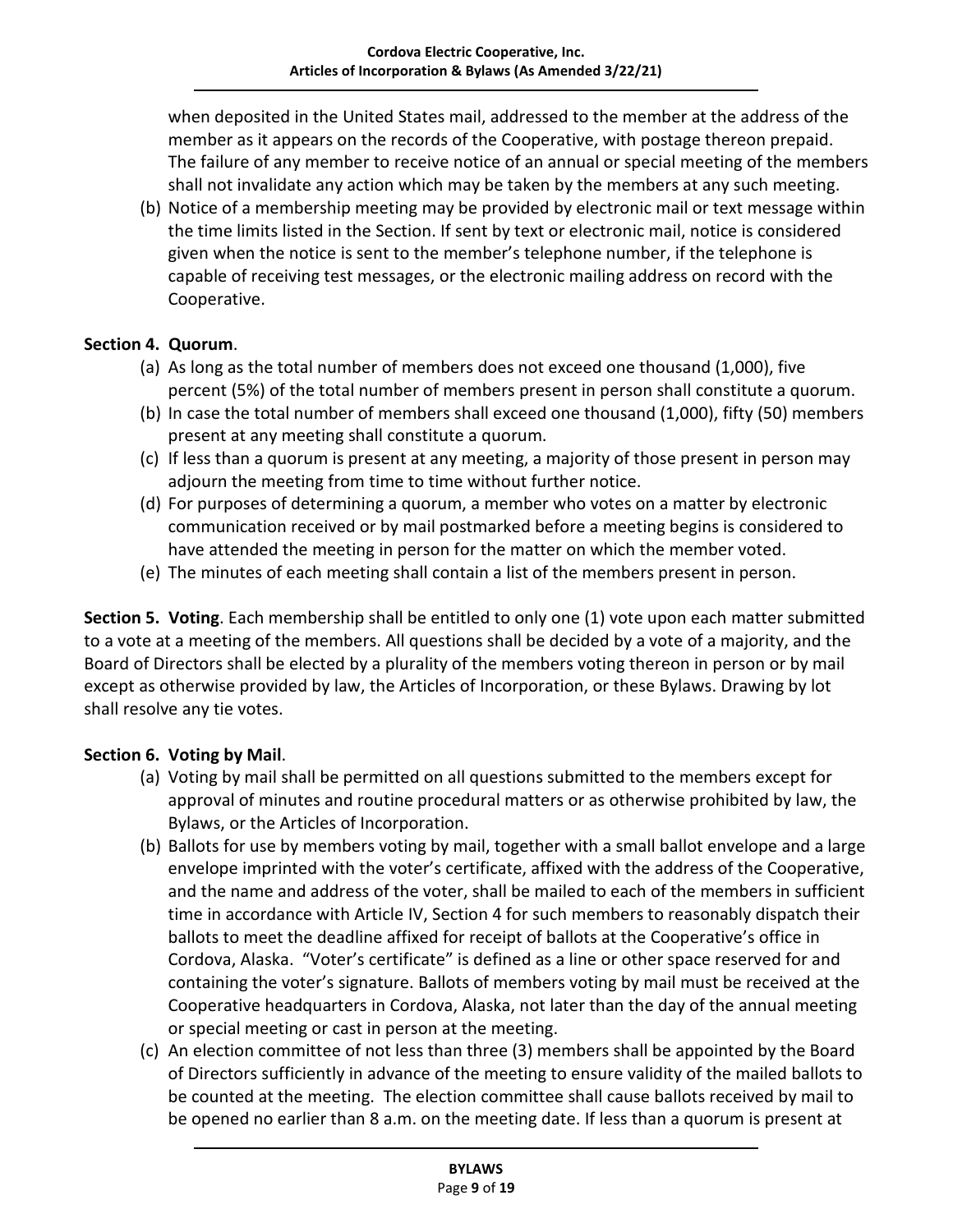the meeting, the election committee shall cause to be preserved all ballots received by mail until such time as a quorum is present. In any case, marked ballots will be retained and secured for a period of ninety (90) days following the election, after which time they may be destroyed.

(d) Voting by mail may include voting by electronic means as authorized by the Board of Directors.

<span id="page-10-0"></span>**Section 7. Order of Business**. The order of business at the annual meeting of the members and, so far as possible, at all other meetings of the members, shall be essentially as follows, except as otherwise determined by the members at such meeting.

- 1. Report on the number of members present in person in order to determine the existence of a quorum.
- 2. Reading of the notice of the meeting and proof of the due publication or mailing thereof, or the waiver or waivers of notice of the meeting, as the case may be.
- 3. Reading of unapproved minutes of previous meetings of the members and the taking of necessary action thereon.
- 4. Election of Board members.
- 5. Presentation and consideration of reports of officers, trustees and committees.
- 6. Unfinished business.
- 7. New business.
- 8. Adjournment.

#### **ARTICLE IV – BOARD MEMBERS**

<span id="page-10-2"></span><span id="page-10-1"></span>**Section 1. General Powers**. The business and affairs of the Cooperative shall be managed by a Board of seven (7) members which shall exercise all of the powers of the Cooperative except such as are by law, the Articles of Incorporation or these Bylaws conferred upon or reserved to the members.

<span id="page-10-3"></span>**Section 2. Election and Tenure of Office**. Directors shall be elected by secret ballot at annual meetings of the membership, by and from the members, to serve for a three (3) year term, or until their successors have been elected and qualified, provided in Article IV, Section 6 of these Bylaws, shall serve only for the unexpired portion of the term vacated.

At each subsequent meeting, the new members shall be elected to fill the seats on the Board which become vacant, or which become vacant as contemplated by Article IV, Section 6. If an election of Board members shall not be held on the day designated herein for the annual meeting, or at any adjournment thereof, a special meeting of the members shall be held for the purpose of electing Board members within a reasonable time thereafter. Board members may be elected by a plurality vote of the members.

<span id="page-10-4"></span>**Section 3. Qualifications**. No person shall be eligible to become or remain a Board member of the Cooperative who:

(a) Is not a Member in good standing of the Cooperative. "Member in good standing" means a Member who is not delinquent in payment of electric bills or other amounts due the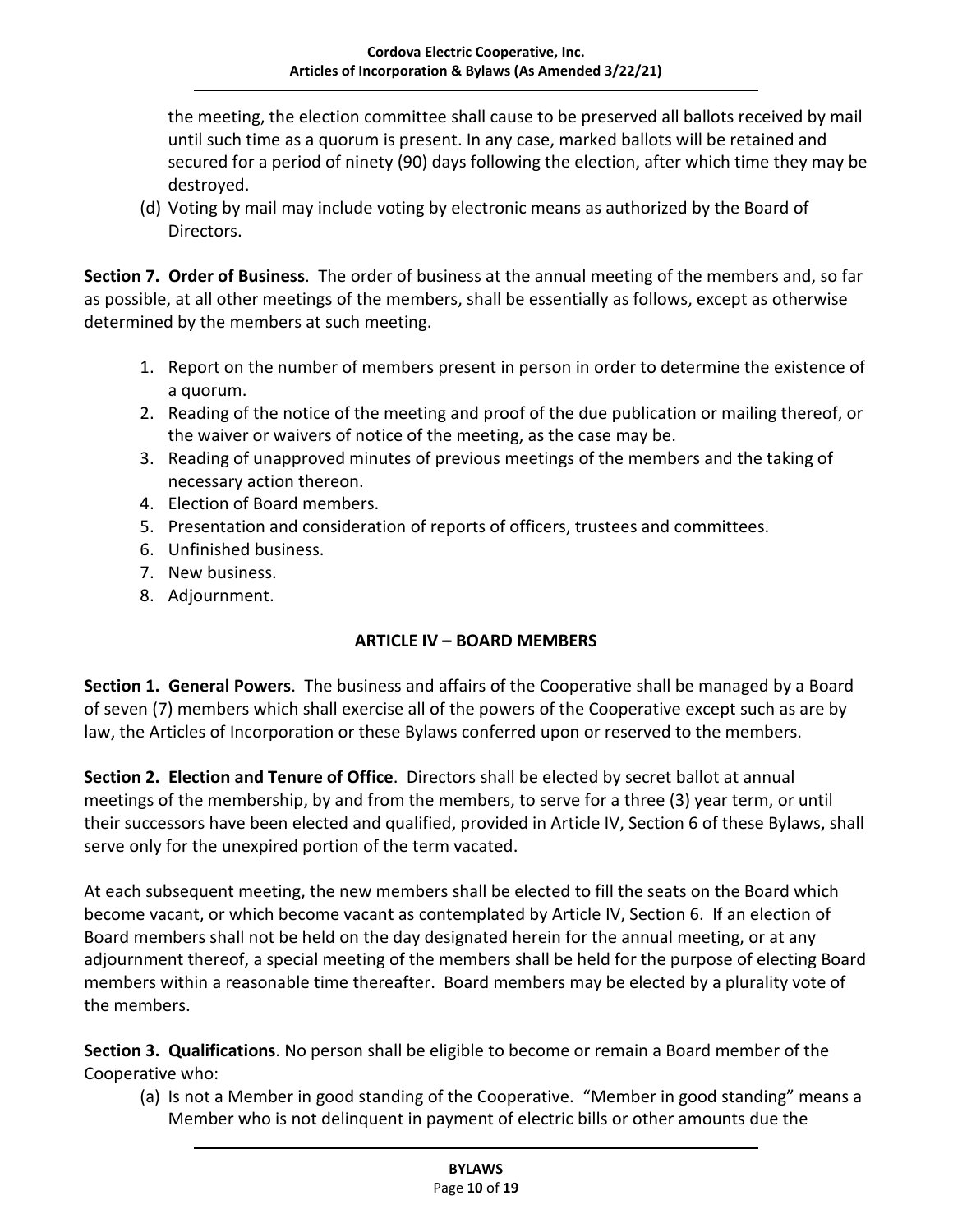Cooperative under the provisions of the Cooperative's tariff or of any written agreement with the Cooperative;

- (b) Is not a natural person who is a member and bona fide resident in the area served or to be served by the Cooperative, or
- (c) Is in any way employed by or financially interested in a competing enterprise or a business selling electric energy.
- (d) Has violated Article XI, Section 7 of the Bylaws; or
- (e) Has been employed by CEC within the past two years or whose close relative has been employed by CEC within the past two years, as measured from the date of nomination, whether by petition or otherwise. For the purpose of this section, close relative includes parents, husband, wife, children, brothers and sisters.

Upon establishment of the fact that a Board member is holding the office in violation of any of the foregoing provisions, the Board shall remove such Board member from office.

Nothing contained in this section shall affect in any manner whatsoever the validity of any action taken at any meeting of the Board.

<span id="page-11-0"></span>**Section 4. Nomination**. It shall be the duty of the Board to appoint, not less than seventy (70) days before the date of a meeting of the members which Board members are to be elected, a committee on nominations consisting of not less than five (5) nor more than seven (7) members who shall be selected from different sections so as to insure equitable representation among the nominees. No member of the Board may serve on such committee. The committee, keeping in mind the principle equitable representation, shall prepare and post at the principal office of the Cooperative at least sixty (60) days before the meeting a list of nominations for Board members which shall include at least two (2) candidates for each Board position to be filled by the election. The Secretary shall be responsible for mailing, with the notice of the meeting or separately, but at least thirty (30) days before the date of the meeting, a statement of the number of Board members to be elected and the names of the candidates nominated by the committee on nominations, the candidates nominated by petition, and the official ballot. Any fifteen (15) or more members acting together may make other nominations by petition and the Secretary shall include such nominations on the official ballot if the petition is received by the Cooperative at least forty-five (45) days before the date of the meeting.

<span id="page-11-1"></span>**Section 5. Removal of Board Member by Members**. Any member may bring charges for cause against a Board member and, by filing with the Secretary such charges in writing together with a petition signed by at least ten per centum (10%) of the members or 300, whichever is lesser, may request the removal of such Board member by reason thereof. Such Board member shall be informed in writing of the charges at least ten (10) days prior to the meeting of the members at which the charges are to be considered and shall have an opportunity at the meeting to be heard in person or by counsel and to present evidence in respect of the charges; and the person or persons bringing the charges against him shall have the same opportunity. The question of the removal of such Board members shall be considered and voted upon at the meeting of the members and any vacancy created by such removal may be filled by vote of the members at such meeting without compliance with the foregoing provisions with respect to nominations.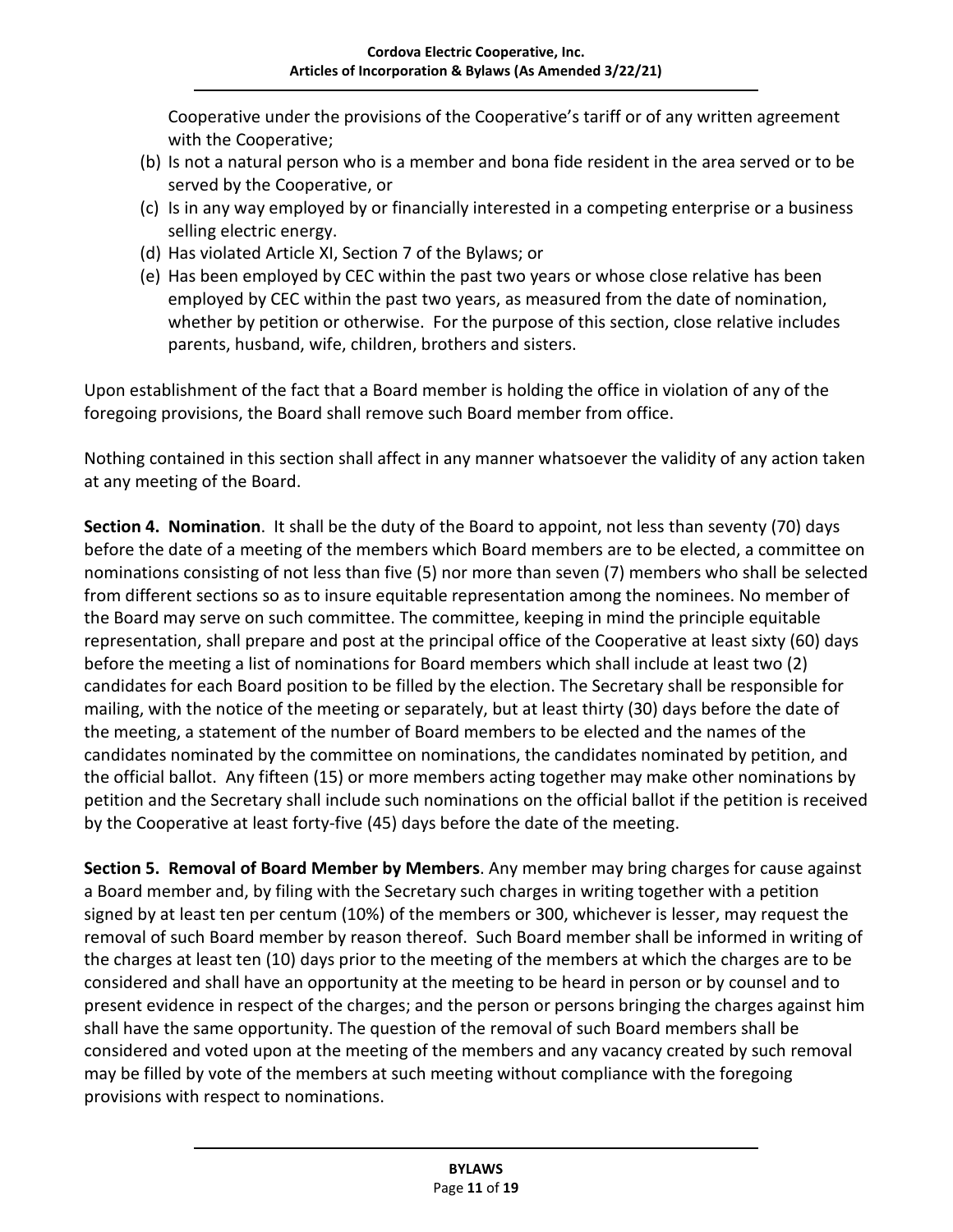<span id="page-12-0"></span>**Section 6. Vacancies**. Subject to the provisions of these Bylaws with respect to the filling of vacancies caused by the removal of Board members by the members, a vacancy occurring in the Board shall be filled by the affirmative vote of a majority of the remaining Board members for the unexpired portion of the term, provided, however, that in the event the vacancy is not filled by the Board within sixty (60) days after the vacancy occurs, the members shall have the right to fill such vacancy at a meeting of the members without compliance with the foregoing provisions in respect to nominations.

<span id="page-12-1"></span>**Section 7. Compensation**. Board members shall not receive any salary for their services as such, except that members of the Cooperative may, by resolution, authorize a fixed sum for each day or portion thereof spent on Cooperative business, such as attendance at meetings, conferences, and training programs or performing committee assignments when authorized by the Board. Entitlement to the fixed sum can be declined by any Board member. If authorized by the Board, Board members may also be reimbursed for expenses actually and necessarily incurred in carrying out such Cooperative business or granted a reasonable per diem allowance by the Board in lieu of detailed accounting for some of these expenses. No Board member shall receive compensation for serving the Cooperative in any other capacity, nor shall any close relative of a Board member receive compensation for serving the Cooperative, unless the payment and amount of compensation shall be specifically authorized by a vote of the members or the service by the Board member or his close relative shall have been certified by the Board as an emergency measure. For the purpose of this section, close relative includes parents, husband, wife, children, brothers and sisters.

(a) The Cooperative shall indemnify present and former directors, officers, including the Chief Executive Officer (CEO), agents, and employees against liability to the extent that their acts or omissions constituting the grounds for alleged liability were performed in their official capacity and, if actionable at all, were based upon good faith business judgments in the belief the acts or omissions were in the best interests of the Cooperative or were not against the best interests of the Cooperative. The Cooperative may purchase insurance to cover such indemnification.

<span id="page-12-2"></span>**Section 8. Employment of Board Members**. Neither a Board Member nor any close relative of a Board Member may be hired by the Cooperative for a period of one year after the Board Member ceases to hold office. For the purpose of this section, close relative includes parents, husband, wife, children, brothers and sisters.

# **ARTICLE V – MEETING OF BOARD**

#### <span id="page-12-4"></span><span id="page-12-3"></span>**Section 1. Regular Meetings**.

- (a) A regular meeting of the Board shall be held without notice, immediately after the annual meeting of the members. A regular meeting of the Board shall also be held monthly at such time and place within the area served by the Cooperative as designated by the Board. Such regular monthly meeting may be held without notice other than such resolution fixing the time and place thereof. Meetings of the Board shall be open to the membership.
- (b) Teleconference or videoconference meetings may be held upon the approval of a majority of the Board. Such participation will constitute attendance and presence in person at the meeting by the persons so participating. As long as members are provided with a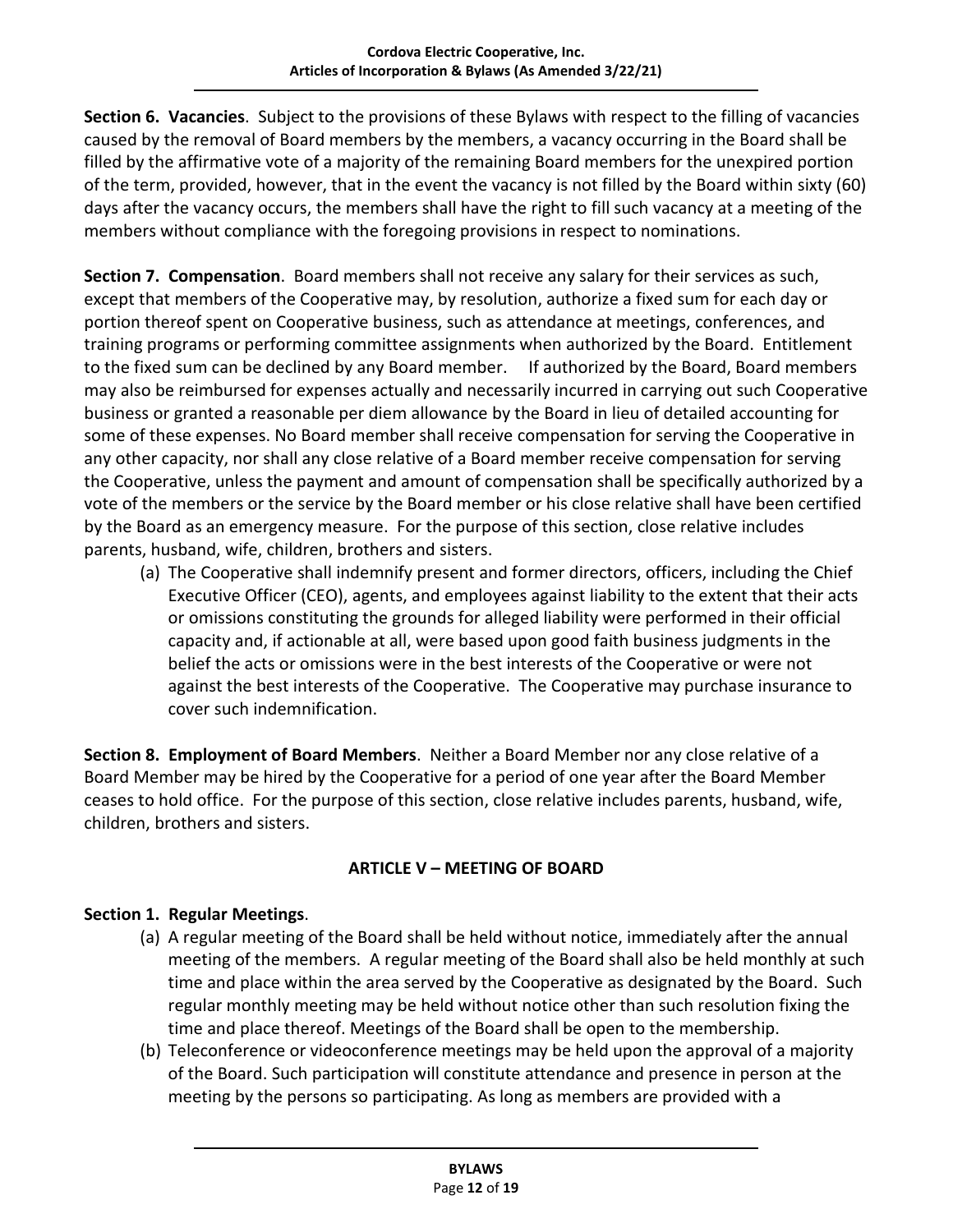reasonable means to listen to the open portion of the meeting, meetings held by teleconference or videoconference do not have to be held in a physical location.

<span id="page-13-0"></span>**Section 2. Special Meeting**. Special meetings of the Board may be called by the Chairman or by any three (3) Board members, and it shall there upon be the duty of the Secretary to cause notice of such meeting to be given as hereinafter provided. The Chairman or Board members calling the meeting shall fix the time and place for the holding of the meeting.

<span id="page-13-1"></span>**Section 3. Notice of Board Meetings**. Written notice of the time, place and purpose of any special meeting of the Board shall be delivered to each Board member either personally or by mail, by or at the direction of the Secretary, or upon a default in duty by the Secretary, by the Chairman or the Board member calling the meeting. If notice is delivered by person (to include telephonic notice or notice by electronic mail or text message) to every Board member such meeting can be called within twenty-four hours. If mailed, such notice shall be deemed to be delivered when deposited in the United States mail addressed to the Board member at the Board member's address as it appears on the records of the Cooperative, with postage thereon prepaid, at least five (5) days before the date set for the meeting. Every special meeting of the Board shall be announced at least three (3) times publicly stating time, place and purpose, or as hereinafter provided.

<span id="page-13-2"></span>**Section 4. Executive Session**. Executive sessions shall be limited to the topics allowed by law. No motions can be made or acted upon in such executive sessions.

<span id="page-13-3"></span>**Section 5. Quorum**. A majority of the Board shall constitute a quorum, provided, that if less than such majority of the Board is present at said meeting, a majority of the Board present may adjourn the meeting from time to time; and provided further, that the Secretary shall notify any absent Board members of the time and place of such adjourned meeting. The act of a majority of the Board members present at a meeting at which a quorum is present shall be the act of the Board, except as otherwise provided in these Bylaws.

<span id="page-13-4"></span>**Section 6. Attendance at Meetings**. Any Board member who fails to attend three regular meetings of the Board in any twelve (12) month period without good cause shall be deemed to have resigned from the Board of Directors, creating a vacancy. A vacancy so occurring in the Board of Directors shall be filled by the affirmative vote of a majority of the remaining Board for the unexpired portion of the term.

<span id="page-13-5"></span>**Section 7. Emergency Meetings**. To timely address conditions resulting from a major disaster, a majority of the Board may act immediately even if all procedural notice and meeting requirements have not been met.

# **ARTICLE VI – OFFICERS**

<span id="page-13-7"></span><span id="page-13-6"></span>**Section 1. Number**. The officers of the Cooperative shall be a Chairman, Vice Chairman, Secretary, Treasurer, and such other officers as may be determined by the Board from time to time. The offices of Secretary and Treasurer may be held by the same person.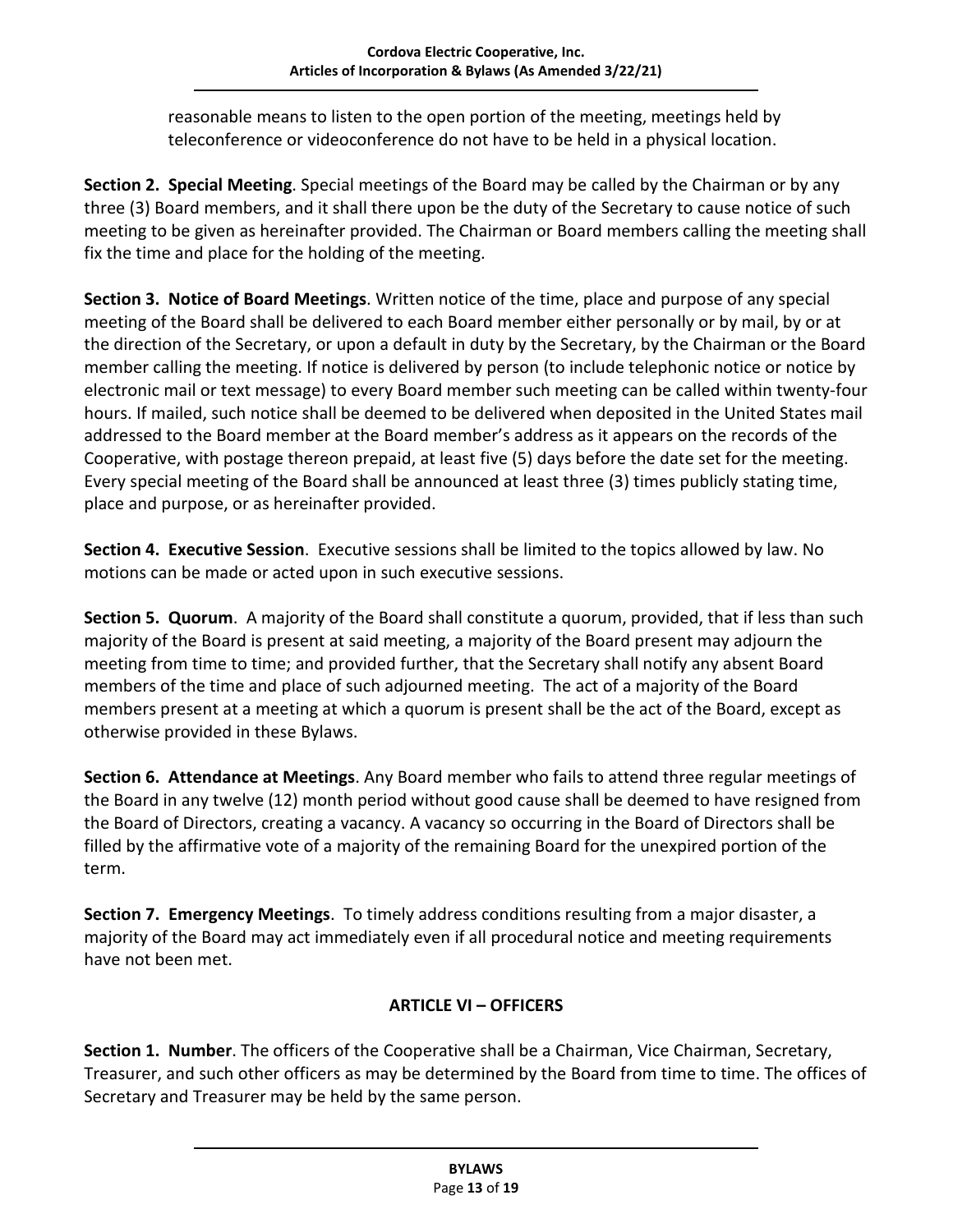<span id="page-14-0"></span>**Section 2. Election and Term of the Office**. The officers shall be elected by ballot, annually by and from the Board held immediately after the annual meeting of the members. If the election of the officers shall not be held at such meeting, such election shall be held as soon thereafter as conveniently may be. Each officer shall hold office until the first meeting of the Board following the next succeeding annual meeting of the members or until his successor shall have been elected and shall have qualified. A vacancy in any other office shall be filled by the Board for the unexpired portion of the term.

<span id="page-14-1"></span>**Section 3. Removal of Officers and Agents by the Board**. Any officer or agent elected or appointed by the Board may be removed by the Board whenever in its judgment the best interest of the Cooperative will be served thereby. In addition, any member of the Cooperative may bring charges against an officer and by filing with the Secretary such charges in writing together with a petition signed by ten per centum (10%) of the members or 300, whichever is the lesser, may request the removal of such officer. The officer against whom such charges have been brought shall be informed in writing by registered mail of the charges at least ten (10) days prior to the Board meeting at which the charges are to be considered and shall have an opportunity at the meeting to be heard in person or by counsel and to present evidence in respect of the charges; and the person or persons bringing the charges against him shall have the same opportunity. In the event the Board does not remove such officer, the question of his removal shall be considered and voted upon at the next meeting of the members.

<span id="page-14-2"></span>**Section 4. Specific Responsibilities of the Board**. It shall be the responsibility of the Board to establish and provide a Policy Manual for the general management and operation of the Cooperative. The acceptance and review of, and any additions or deletions to the Policy Manual shall be voted upon by the Board.

<span id="page-14-3"></span>**Section 5. Chairman**. The Chairman shall:

- (a) be the principal executive officer of the Cooperative and, unless otherwise determined by the members or the Board, shall preside at all meetings of the members and the Board;
- (b) sign, with the Secretary, any deeds, mortgages, deeds of trust, notes, bonds, contracts or other instruments authorized by the Board to be executed, except in cases in which the signing and execution thereof, shall be expressly delegated by the Board or by these Bylaws to some other officer or agent of the Cooperative, or shall be required by law to be otherwise signed or executed; and
- (c) in general perform all duties incident to the office of Chairman and such duties as may be prescribed by the Board from time to time.

<span id="page-14-4"></span>**Section 6. Vice Chairman**. In the absence of the Chairman, or in the event of his inability or refusal to act, the Vice Chairman shall perform the duties of the Chairman, and when so acting shall have all the powers of and be subject to all the restrictions upon the Chairman. The Vice Chairman shall also perform such other duties as from time to time may be assigned to him by the Board.

<span id="page-14-5"></span>**Section 7. Secretary**. The Secretary shall be responsible for:

- (a) keeping the minutes of the meetings of the members and of the Board in books provided for that purpose;
- (b) seeing that all notices are duly given in accordance with these Bylaws or as acquired by law;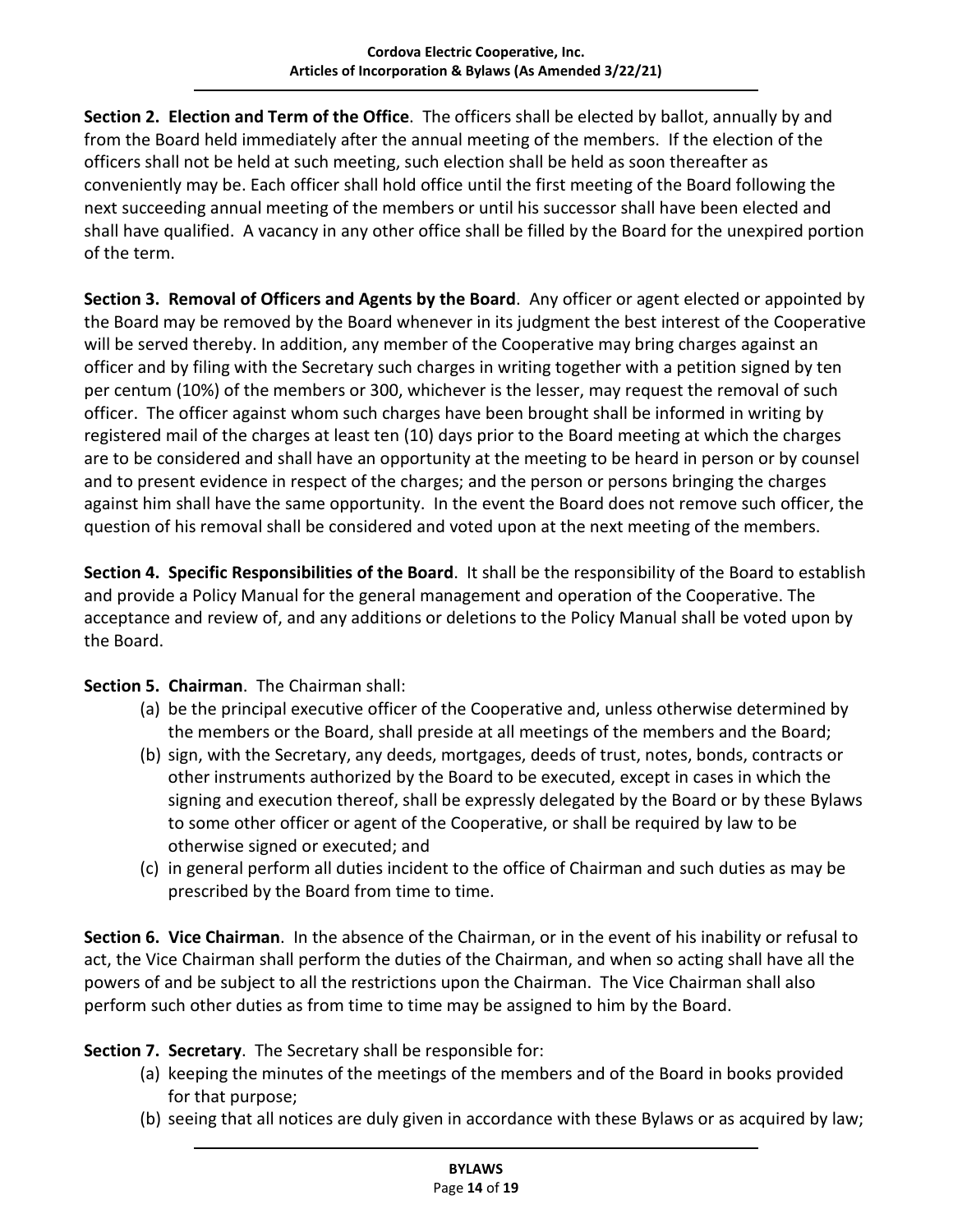- (c) the safekeeping of the corporate books and records and the seal of the Cooperative and affixing the seal of the Cooperative to all certificates or membership prior to the issue thereof, and to all documents, the execution of which on behalf of the Cooperative under its seal is duly authorized in accordance with the provisions of these Bylaws;
- (d) keeping a register of the names and post office addresses of all members;
- (e) keeping on file at all times a complete copy of the Articles of Incorporation and Bylaws of the Cooperative containing all amendments thereto (which copy shall always be open to the inspection of any member) and at the expense of the Cooperative, furnishing a copy of the Bylaws and of all amendments there to any member upon request; and
- (f) in general performing all duties incident to the Office of Secretary and such other duties as from time to time may be assigned to him by the Board.

<span id="page-15-0"></span>**Section 8. Treasurer**. The Treasurer shall be responsible for:

- (a) custody of all funds and securities of the Cooperative;
- (b) the receipt of and the issuance of receipts for all monies due and payable to the Cooperative and for the deposit of all such monies in the name of the Cooperative in such bank or banks as shall be selected in accordance with the provisions of these Bylaws;
- (c) the general performance of all the duties incident to the office of the Treasurer and such other duties from time to time may be assigned to him by the Board;
- (d) presentation of a current financial report of the Cooperative to the Board at its regular monthly meeting.

<span id="page-15-1"></span>**Section 9. Chief Executive Officer (CEO)**. The Board may appoint a Chief Executive Officer (CEO) who may be, but who shall not be required to be, a member of the Cooperative. The Chief Executive Officer (CEO) shall perform such duties and shall exercise such authority as outlined in the Policy Manual of the Cooperative and as the Board may from time to time vest in him.

<span id="page-15-2"></span>**Section 10. Bonds of Officers**. The Treasurer and any other officer or agent of the Cooperative charged with responsibility for the custody of any of its funds or property shall be bonded in such sum and with such surety as the Board shall determine. The Board in its discretion may also require any other officer, agent or employee of the Cooperative to be bonded in such amount and with surety as it shall determine.

<span id="page-15-3"></span>**Section 11. Compensation**. The powers, duties and compensation of officers, agents and employees shall be fixed by the Board subject to the provisions of these Bylaws with respect to compensation for a Board member and close relative of a Board member.

<span id="page-15-4"></span>**Section 12. Reports**. The officers of the Cooperative shall submit at each annual meeting of the members reports covering the business of the Cooperative for the previous fiscal year. Such reports shall set forth the condition of the Cooperative at the close of such fiscal year.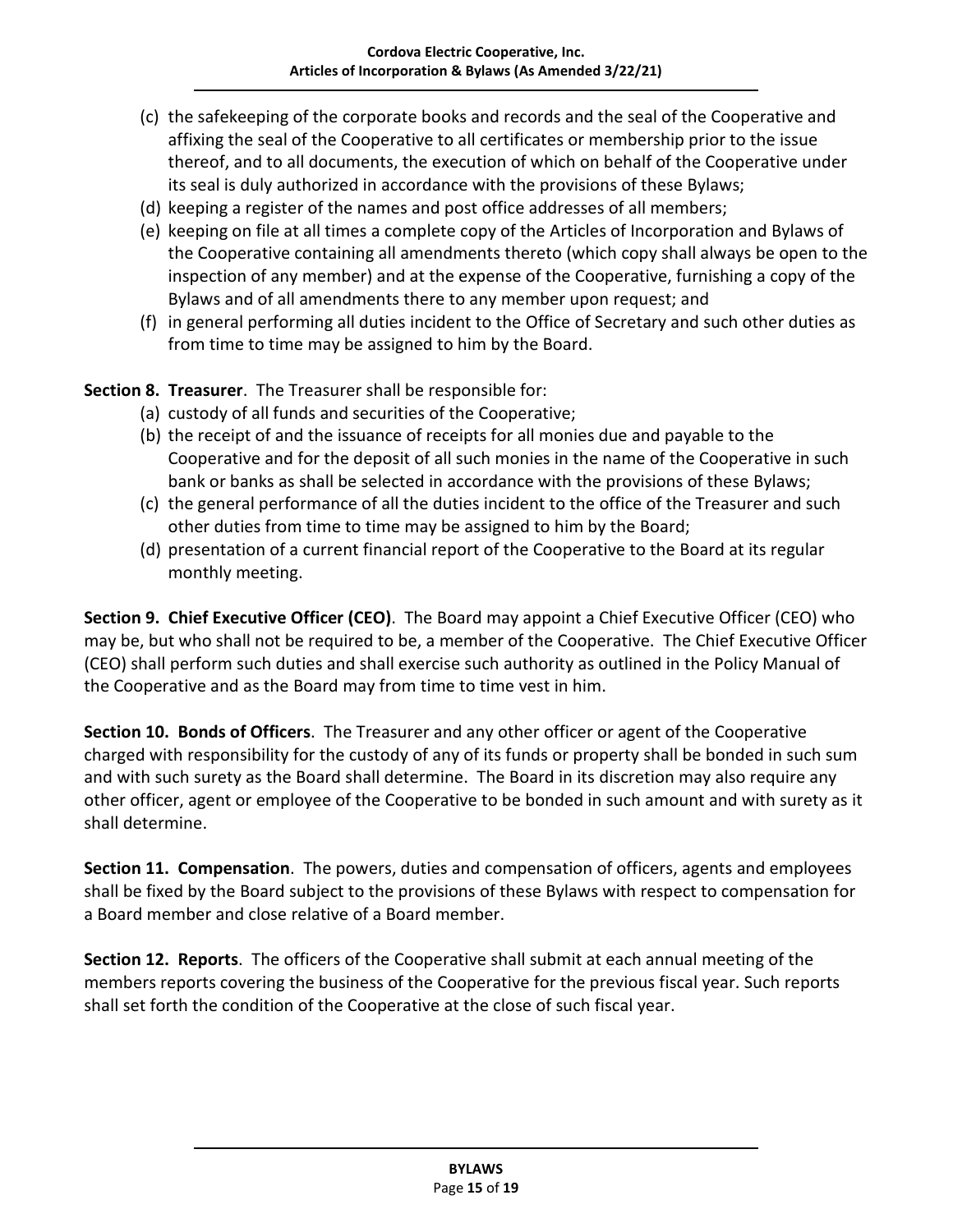#### **ARTICLE VII – NON-PROFIT OPERATION**

<span id="page-16-1"></span><span id="page-16-0"></span>**Section 1. Interest or Dividends on Capital Prohibited**. The Cooperative shall at all times be operated on a Cooperative non-profit basis for the mutual benefit of its patrons. No interest or dividends shall be paid or payable by the Cooperative on any capital furnished by its patrons.

<span id="page-16-2"></span>**Section 2. Patronage Capital in Connection with Furnishing Electric Energy**. In the furnishing of electric energy the Cooperative's operations shall be so conducted that all patrons will, through their patronage, furnish capital for the Cooperative. In order to induce patronage and to assure that the Cooperative will operate on a non-profit basis, the Cooperative is obligated to account on a patronage basis to all its patrons for all amounts received and receivable from the furnishing of electric energy in excess of operating costs and expenses property chargeable against the furnishing of electric energy. All such amounts in excess of operating costs and expenses at the moment of receipt by the Cooperative are received with the understanding that they are furnished by the patrons as capital. The Cooperative is obligated to pay by credits to a capital account for each patron all such amounts in excess of operating cost and expenses. The books and records of the Cooperative shall be set up and kept in such a manner that at the end of each fiscal year the amount of capital, if any, so furnished by each patron is clearly reflected and credited in an appropriate record to the capital account of each patron, and the Cooperative shall within a reasonable time after the close of the fiscal year notify each patron of the amount of capital so credited to his account. All such amounts credited to the capital account of any patron shall have the same status as though they had been paid to the patron in cash in pursuance of a legal obligation to do so and the patron had then furnished the Cooperative corresponding amounts for capital.

All other amounts received by the Cooperative from its operations in excess of costs and expenses shall, insofar as permitted by law, be (a) used to offset any losses incurred during the current or any prior fiscal year and (b) to the extent not needed for that purpose, allocated to its patrons on a patronage basis and any amount so allocated shall be included as part of the capital credited to the accounts of patrons, as herein provided.

In the event of dissolution or liquidation of the Cooperative, after all outstanding indebtedness of the Cooperative shall have been paid, outstanding capital credits shall be retired without priority on a pro rata basis before any payments are made on accounts of property rights of members. If, at any time prior to dissolution or liquidation, the Board shall determine that the financial condition of the Cooperative will not be impaired thereby, the capital credited to patrons' accounts may be retired in full or in part. The Board of Directors shall determine the method, basis, priority and order of retirement, if any, for all amounts furnished as capital.

The Cooperative, before retiring any capital credited to any patron's account, shall deduct therefrom any amount owing by such patron to the Cooperative, together with interest thereon at the Alaska legal rate on judgments in effect when such amount became overdue, compounded annually.

Notwithstanding any other provision of these Bylaws, the Board at its discretion, shall have the power at any time upon the death of any patron who was a natural person, if the legal representatives of his estate shall request in writing that the capital credited to any such patron be retired prior to the time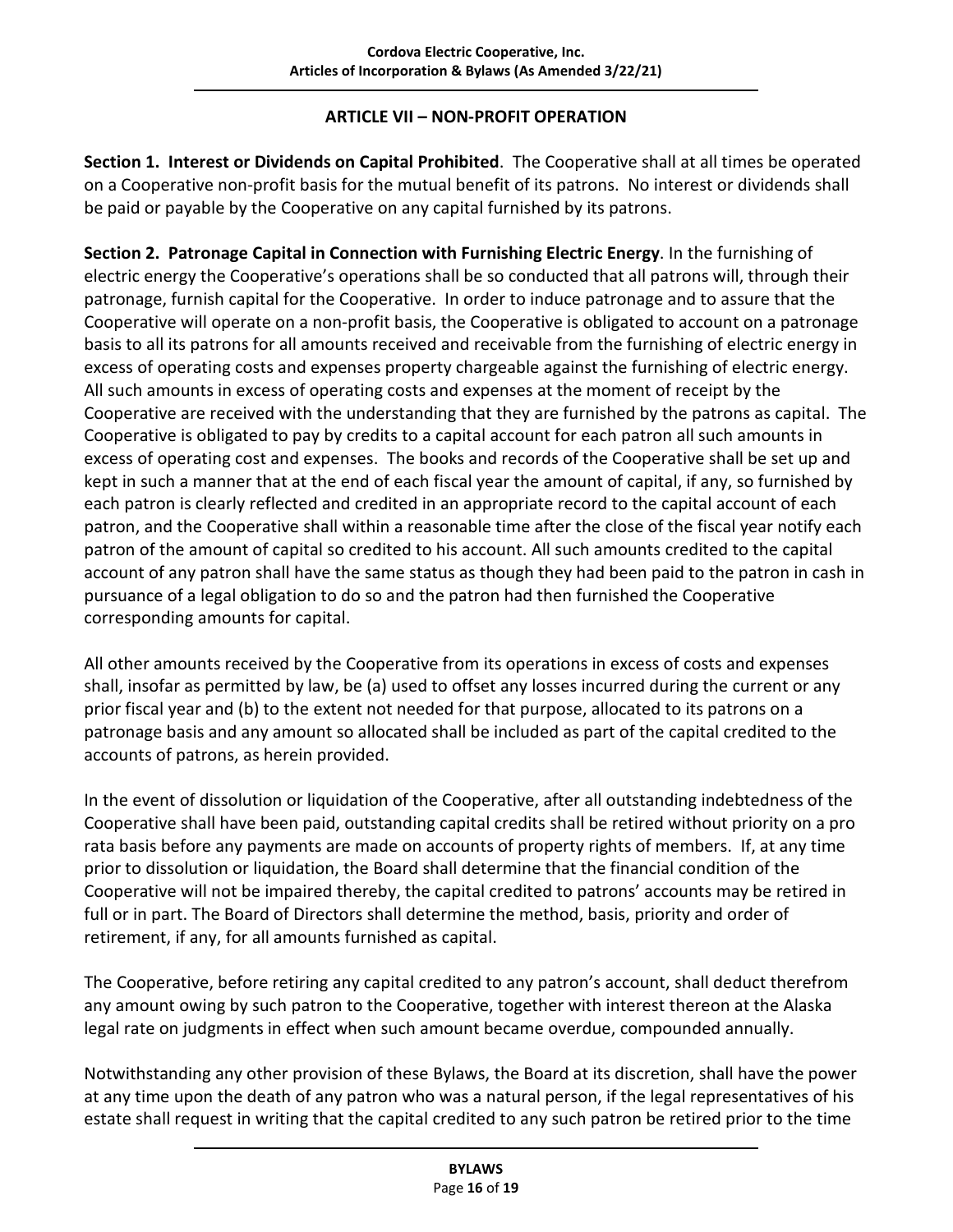such capital would otherwise be retired under the provisions of these Bylaws, to retire capital credited to any such patron immediately upon such terms and conditions as the Board, acting under policies of general application, and the legal representatives of such patron's estate shall agree upon; provided, however, that the financial condition of the Cooperative will not be impaired thereby.

#### **ARTICLE VIII – DISPOSITION OF PROPERTY**

<span id="page-17-0"></span>The Cooperative may not sell, lease or otherwise dispose of more than 15 percent of the Cooperative's total assets, less depreciation, as reflected on the books of the Cooperative at the time of the transaction, unless the transaction is authorized at a meeting of the members thereof by the affirmative vote of not less than two-thirds of the members voting to approve it and the number of members voting to approve it constitutes a majority of all the members of the Cooperative, and unless the notice of such proposed sale, lease or other disposition shall have been contained in the notice of the meeting; provided, however, that notwithstanding anything herein contained, the Board of the Cooperative shall have full power and authority to: (1), without authorization by the members thereof, authorize the execution and delivery of a mortgage or mortgages or a deed or deeds of trust upon, or the pledging or encumbering of, any or all of the property, assets, rights, privileges, licenses, franchises and permits of the Cooperative, whether acquired or to be acquired, and whenever situated, as well as the revenues and income therefrom, all upon such terms and conditions as the Board shall determine, to secure any indebtedness of the Cooperative; or (2) upon the affirmative vote of a majority of those members of the Cooperative voting, in which at least 10 percent of the eligible members return ballots, sell, lease, or otherwise dispose of 15 percent of the Cooperative's total assets, less depreciation, as reflected on the books of the Cooperative at the time of the transaction, to another cooperative doing business in this State pursuant to the Act under which this Cooperative is incorporated.

# **ARTICLE IX – SEAL**

<span id="page-17-1"></span>The corporate seal of the Cooperative shall have inscribed thereon the name of the Cooperative and the words "Corporate Seal, Alaska."

# **ARTICLE X – FISCAL MANAGEMENT AND ACCOUNTING**

<span id="page-17-3"></span><span id="page-17-2"></span>**Section 1. Revenues and Expenditures**. The Board of Directors shall adopt and maintain a system of accounting for receipts and expenditures in conformance with the laws of the United States and of the State of Alaska, applicable to Cooperative associations and corporations, which system shall at all times provide the proper reserves for payment of interest and principal on outstanding indebtedness, reserves for taxes, insurance, depreciation, replacement of capital plant and facilities, and such other reserves and accounts as the Board of Directors shall deem proper.

<span id="page-17-4"></span>**Section 2. Accounting System and Reports**. The accounting system adopted and maintained by the Board of Directors shall conform to such rules and regulations applicable to accounting systems, their establishment and operation, as may from time to time be promulgated by the Administrator, Rural Utilities Service, United States Department of Agriculture, and such as may be established by any applicable laws, rules and regulations of the United States, the State of Alaska, or any regulatory agents thereof, of competent jurisdiction. The Board of Directors shall, whenever the financial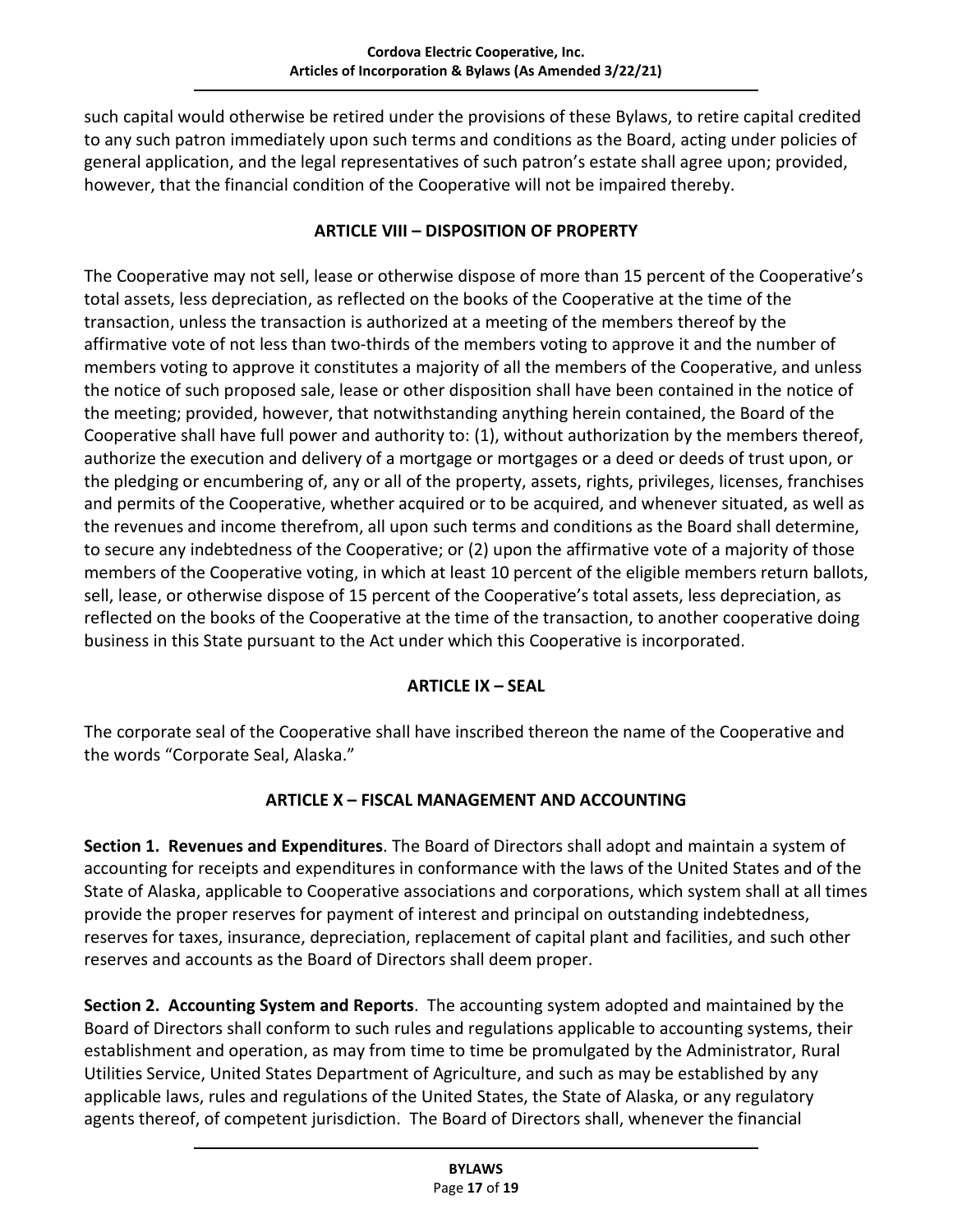condition of the Cooperative permits and its interest so requires, cause to be made a full, complete and independent audit of the accounts, books, and financial condition of the Cooperative. Such audit report shall be made available to the members.

#### **ARTICLE XI – FINANCIAL TRANSACTIONS**

<span id="page-18-1"></span><span id="page-18-0"></span>**Section 1. Contracts**. Except as otherwise provided in these Bylaws, the Board may authorize any officer or officers, agent or agents to enter into any contract or execute and deliver any instrument in the name and on behalf of the Cooperative, and such authority may be general or confined to a specific instance.

<span id="page-18-2"></span>**Section 2. Checks, Drafts, etc**. All checks, drafts or orders for the payment of money, and all notes, bonds or other evidences of indebtedness issued in the name of the Cooperative shall be signed and/or countersigned by such officer or officers, agent or agents, employee or employees of the Cooperative and in such manner as shall from time to time be determined by resolution of the Board.

<span id="page-18-3"></span>**Section 3. Deposits**. All funds except petty cash of the Cooperative shall be deposited from time to time to the credit of the Cooperative in such bank or banks as the Board may select.

Section 4 was deleted on March 24, 2014 per membership vote at the 2014 Annual Meeting.

<span id="page-18-4"></span>**Section 5. Fiscal Year**. The fiscal year of the Cooperative shall begin on the first day of January of each year and shall end on the thirty-first day of December of the same year.

<span id="page-18-5"></span>**Section 6. Budget**. It shall be the responsibility of the Board to approve and adopt a budget for the up-coming fiscal year prior to the beginning of the budget year.

<span id="page-18-6"></span>**Section 7. Purchasing by Board or CEO**. Neither the Chief Executive Officer (CEO) nor any Board member shall:

- (a) Sell or barter anything to the Cooperative or to a contractor for supplying the Cooperative;
- (b) Make any contract with the Cooperative, or
- (c) Purchase anything from the Cooperative other than those things which the Cooperative offers generally to the membership (as for example, utility service), and then only on the same terms as are offered to the members, unless an invitation to submit sealed bids is published, and the Cooperative accepts the sealed bid which is most advantageous to the Cooperative; provided that such sale, contract or purchase involving consideration of not more than One Thousand Dollars (\$1,000) may be made without bids.

Every such sale, contract or purchase, regardless of consideration, must be reported to the Board and entered in the minutes before the Cooperative can pay out any money thereupon or be bound thereon. If the CEO, director, or officer violates this section such person shall be removed from office by the Board of Directors.